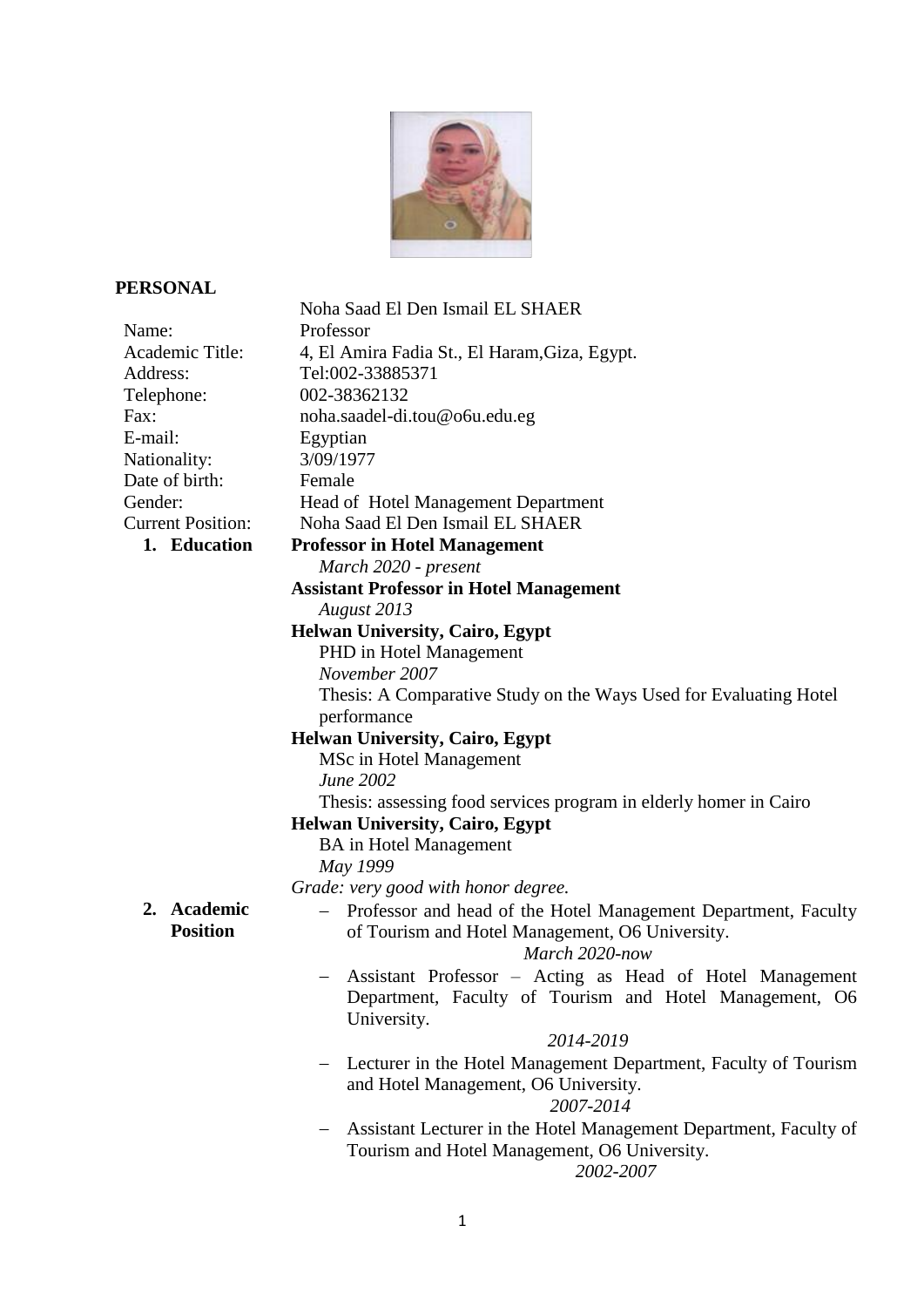|                                     | Instructor in the Higher Institute of Specific Studies, Hotel<br>Management Department. Giza, Egypt.<br>2000-2002                  |  |
|-------------------------------------|------------------------------------------------------------------------------------------------------------------------------------|--|
| 3. Professional<br><b>Positions</b> | Head of the Hotel Management Department, Faculty of Tourism<br>and Hotel Management, O6U University.<br>March 2020-now             |  |
|                                     | Quality Unit Manager in the Faculty of Tourism and Hotel<br>Management, O6U University.<br>$2018$ -now                             |  |
|                                     | Strategic Planning Standard Coordinator in the Faculty of Tourism<br>and Hotel Management, O6U University.<br>$2014$ -now          |  |
|                                     | Member of the exam and control work<br>$2007$ -now                                                                                 |  |
|                                     | Member of the College Board<br>$2015$ -now                                                                                         |  |
|                                     | Member of the Internal Review Committee on Courses<br>2017-now                                                                     |  |
| 4. Research                         | <b>Publications</b>                                                                                                                |  |
|                                     | 1. Noha S. Ismail El Shaer (2019), Assessing Hospitality Services of                                                               |  |
|                                     | Recovery Addiction Centers in 6th of October City. Journal of                                                                      |  |
|                                     | Association of Arab Universities for Tourism and Hospitality. Vol.                                                                 |  |
|                                     | 16.                                                                                                                                |  |
|                                     | 2. Noha S. Ismail El Shaer (2019), Evaluating Food Court                                                                           |  |
|                                     | <b>Operation in Shopping Malls to Enhance Customer Satisfaction</b>                                                                |  |
|                                     | for Different Market Segments. International Journal of Heritage,                                                                  |  |
|                                     | Tourism and Hospitality (IJHTH). Vol. 13, No.1, March, 2019.                                                                       |  |
|                                     | ISSN: 12734/2006.                                                                                                                  |  |
|                                     |                                                                                                                                    |  |
|                                     | 3. Noha S. Ismail El Shaer (2018), How Five Star Hotels are                                                                        |  |
|                                     | Managed during Crises Periods. International Journal of Heritage,                                                                  |  |
|                                     | Tourism and Hospitality (IJHTH). Vol. 12, No.1/2, March, 2018.                                                                     |  |
|                                     | Pp. 210-232. ISSN: 12734/2006.                                                                                                     |  |
|                                     | 4. Noha S. Ismail El Shaer and Amira, H. (2017), Marketing the Pro-                                                                |  |
|                                     | Poor Tourism as a Mean of Promoting Tourism in Crises Time                                                                         |  |
|                                     | (Case Study: Nubia, Egypt), International Journal on Recent                                                                        |  |
|                                     | Trends in Business and Tourism. (Online journal). Online – ISSN –                                                                  |  |
|                                     | $2550 - 1526.$                                                                                                                     |  |
|                                     | 5. Sally, F.S., and Noha S. Ismail El Shaer (2016), Improving Spa                                                                  |  |
|                                     | Services to a Better Customers' Attraction (A Case Study on<br>Red Sea Resorts), Journal of Association of Arab Universities for   |  |
|                                     | Tourism and Hospitality. Vol. 3, No.1, (part 3). Pp. 167-181.                                                                      |  |
|                                     | 6. Soad O. Mansour and Noha S. Ismail El Shaer (2015), Providing                                                                   |  |
|                                     | Accessibility for Customer with Physical Disabilities: A                                                                           |  |
|                                     | Discussion and Case Study on Egyptian Hotels, "The 7th                                                                             |  |
|                                     | International Conference to Facilitate Tourism for Disabilities                                                                    |  |
|                                     | between Reality and Hope.                                                                                                          |  |
|                                     | 7. Noha S. Ismail El Shaer and Amira, H. (2014), Applying Virtual                                                                  |  |
|                                     | Reality to Developing Customer Services in Hospitality<br><b>Industry, Journal of Association of Arab Universities for Tourism</b> |  |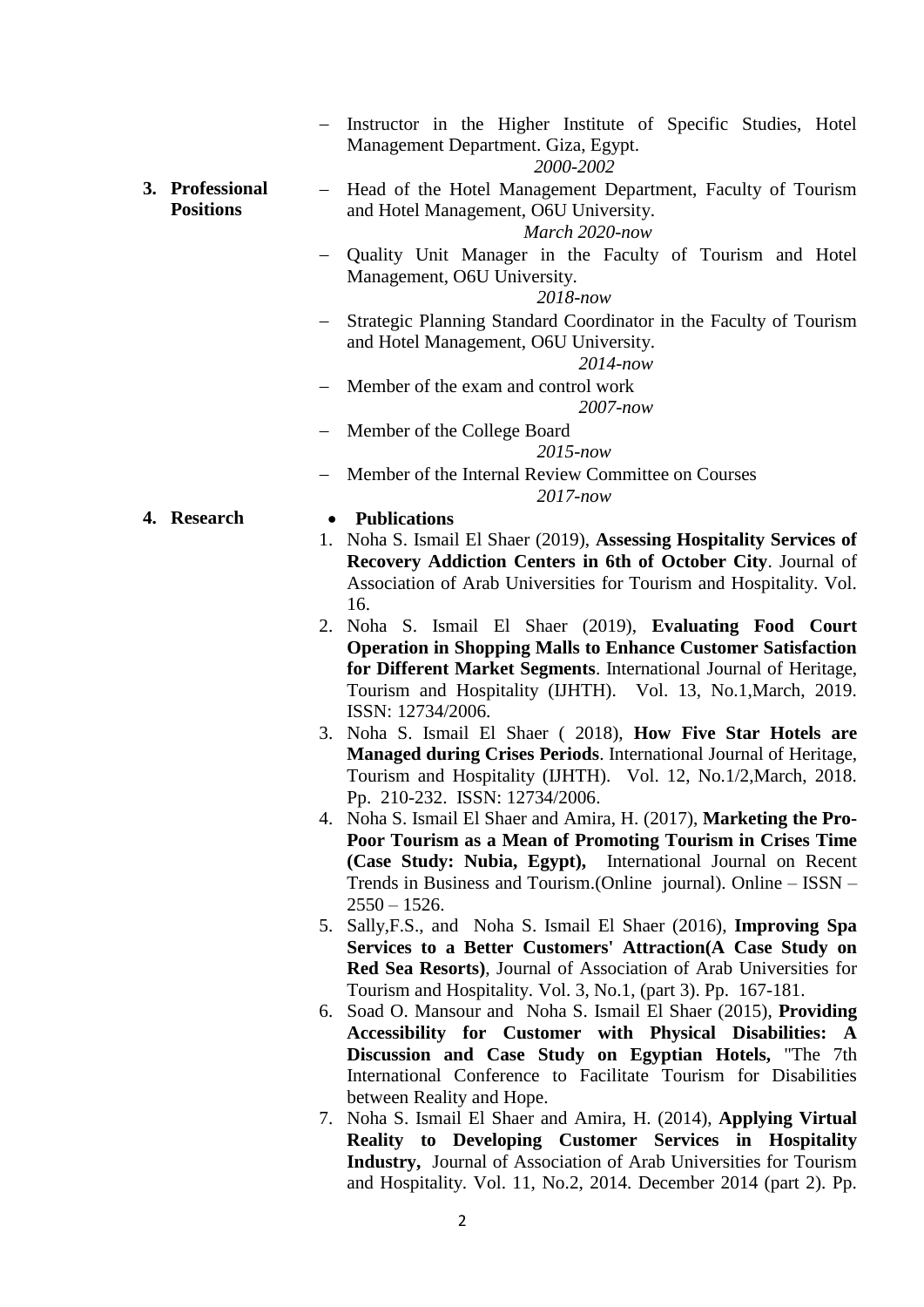187-199.

- 8. Noha S. Ismail El Shaer and Mohamed, M Salih (2013), **Labour Accidents as a Hazard Factors in Hospitality Industry: A Case Study on Five Star Hotels in Cairo**, Journal of Association of Arab Universities for Tourism and Hospitality.
- 9. Adel H. Hammam and Noha S. Ismail El Shaer (2011), **Evaluating the Impact of Egyptian Hotel Facilities Management On Ecotourism Development (A Case Study on Siwa's Hotels)**, International Symposium on "From Cultural Heritage to Beach/ Island Tourism: An Alternative Management Approach for Sustainability", October 6 University, Faculty of Tourism & Hotel Management, Egypt in Cooperation with Suratthani Rajabhat University (Thailand), pp. 181-197.
- 10. Noha S. Ismail El Shaer (2011), **Developing the Operating Economics as a New Challenge in the Five Star Hotels in Egypt**, The7th International Conference on "Tourism in the 21st Century, A Social Economic Approach", October 6 University, Faculty of Tourism & Hotel Management, Egypt, pp. 268-281.
- 11. Noha S. Ismail El Shaer , Mohamed, M Salih and El Hussein (2010), **The Quality of Hospitality Services in the Library of Alexandria,** Journal of Association of Arab Universities for Tourism and Hospitality. Vol. 7, No.2, (part 2). Pp. 89-105
- 12. Soad O. Mansour and Noha S. Ismail El Shaer (2010), **Evaluating the Effects of Globalization in Changing the Egyptian Food Habits**, The 2nd International Conference on "Cultural Identity: Authenticity and Globalization", October 6 University, Faculty of Tourism & Hotel Management, Egypt in Cooperation with Pharanakhon Rajabhat University (Thailand) pp.65-78.
- 13. Noha S. Ismail El Shaer ( 2009), **Application of Yield Management Concept as a Competitive Advantage in Hotels' Chains in South Sinai (A Case Study)**,The 1st International Conference "Innovation: A Driving Force for Tourism Development ", October 6 University, Faculty of Tourism & Hotel Management, Egypt in Cooperation with Pharanakhon Rajabhat University (Thailand), pp.207-228.

## **Academic Presentations**

- 4th International Conference '**Creativity and Innovation in Managing Uncertainty and Risk in Tourism** – Theory and Practice' 1-3 October 2009, Siófok, Hungary.
- 1st International Conference '**Innovation :A Driving Force for Tourism Development**'3-4 Febrauray 2009, Pharanakhon Rajabhat University , Bangkok, Thailand.
- 2nd International Conference '**Cultural Identiity :Authenicity and Globalization**'2-4 Febrauray 2010, Pharanakhon Rajabhat University , Bangkok, Thailand.
- International Conference of **Facilitate Tourism of People with Disabilities between Reality and Mamupal**.
- International Conference on the **Study of Tourism Barriers in cooperation with The Middle East University of Jordan**.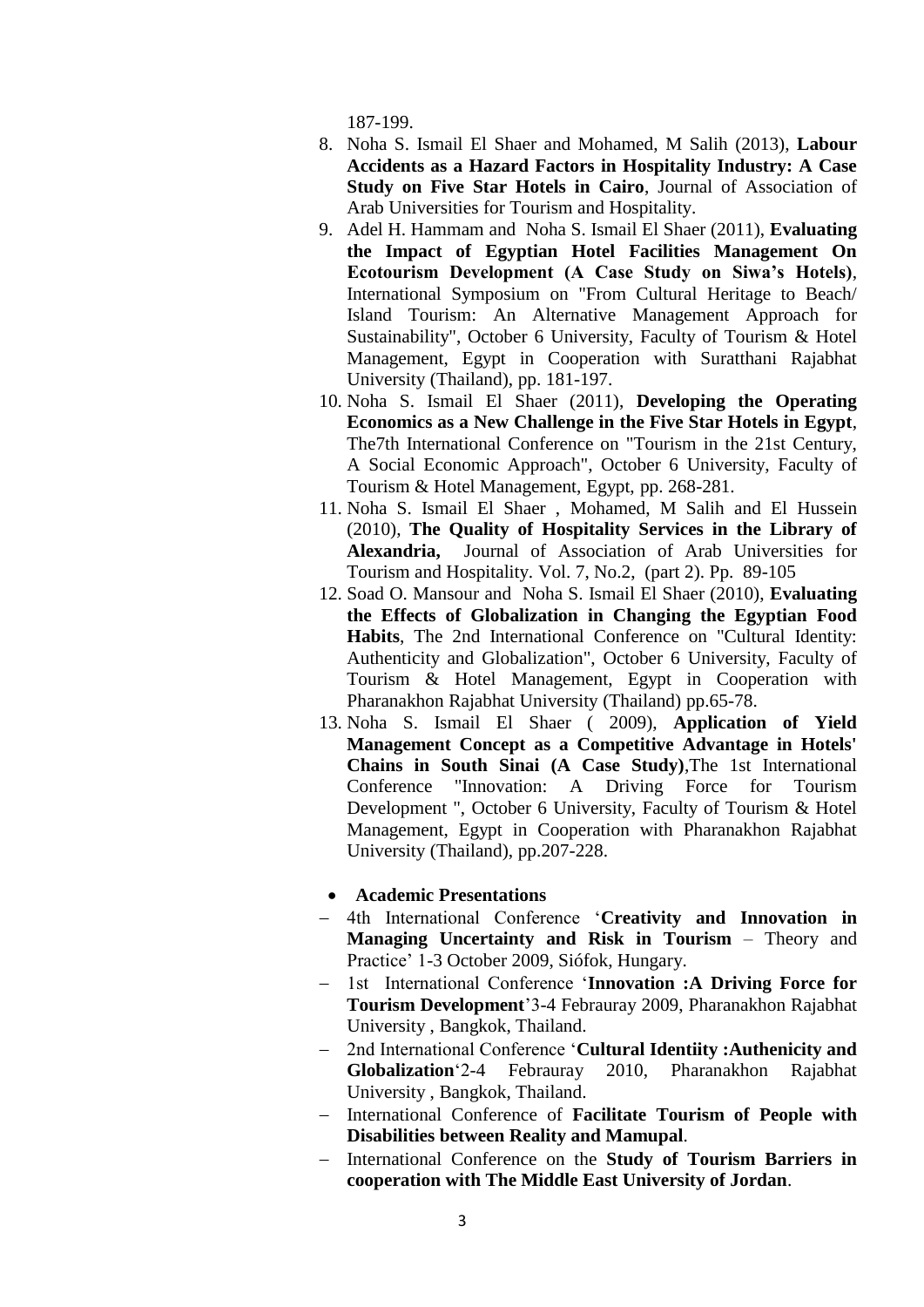|                                       | • Professional Projects and Export opinion                                                                                                                                                                                                                                                                                                                                                                                                                                                                                                                                                                                                                                                                                                                                                                                                                                                                                                                                               |
|---------------------------------------|------------------------------------------------------------------------------------------------------------------------------------------------------------------------------------------------------------------------------------------------------------------------------------------------------------------------------------------------------------------------------------------------------------------------------------------------------------------------------------------------------------------------------------------------------------------------------------------------------------------------------------------------------------------------------------------------------------------------------------------------------------------------------------------------------------------------------------------------------------------------------------------------------------------------------------------------------------------------------------------|
|                                       | Escorting and supervising the training of a group of students at the<br>Faculty at The University of Kodolani Jones, Hungary for two<br>weeks.                                                                                                                                                                                                                                                                                                                                                                                                                                                                                                                                                                                                                                                                                                                                                                                                                                           |
|                                       | Member of the Crisis and Disaster Management Committee of the<br>College.                                                                                                                                                                                                                                                                                                                                                                                                                                                                                                                                                                                                                                                                                                                                                                                                                                                                                                                |
| 5. Academic<br><b>Service</b>         | Training a group of Thai students at the college.<br>$-$<br>Training a group of students from the State of Libya at the college.<br>Member of the Quality and Education Assurance Unit at the Faculty<br>of Tourism and Hotels - University of October 6.<br>Member of the Control and Examination Symour at the Faculty of<br>Tourism and Hotels - University of October 6.<br>Member of the Food Receipt Committee at the College of Tourism<br>and Hotels Hotels - University of October 6.<br>Member of the Student Union for Travel Activity.<br>Training of hotel management students on the Fidelio room booking                                                                                                                                                                                                                                                                                                                                                                  |
| 6. Teaching<br>and<br><b>Programs</b> | program.<br>Training course entitled "Training programs and curriculum maps<br>for higher education institutions".<br>Training course entitled "Credit hours and academic guidance".<br>Training course entitled "Intellectual property rights and the rules<br>and ethics of scientific publishing.<br>Training course entitled "Self-evaluation of higher education<br>institutions".<br>Training course entitled "Protocols for external review visit: applied<br>—<br>course for higher education institutions".<br>Training course entitled "Strategic Planning of Higher Education<br>Institutions".<br><b>Teaching Experience of Hotel Management Courses:</b><br>н.<br>Introduction to Hospitality Industry.<br>$\overline{\phantom{0}}$<br>Strategies of Hotel Management.<br>Crisis Management in Hotel Sector.<br>Hotel Environmental Management System.<br>Managing Individual Projects.<br>Resort management.<br>Front office Administration.<br><b>Graduation Project.</b> |
|                                       | Hotel Controlling and Supervision.<br>Total Quality Management in Hospitality Industry.                                                                                                                                                                                                                                                                                                                                                                                                                                                                                                                                                                                                                                                                                                                                                                                                                                                                                                  |